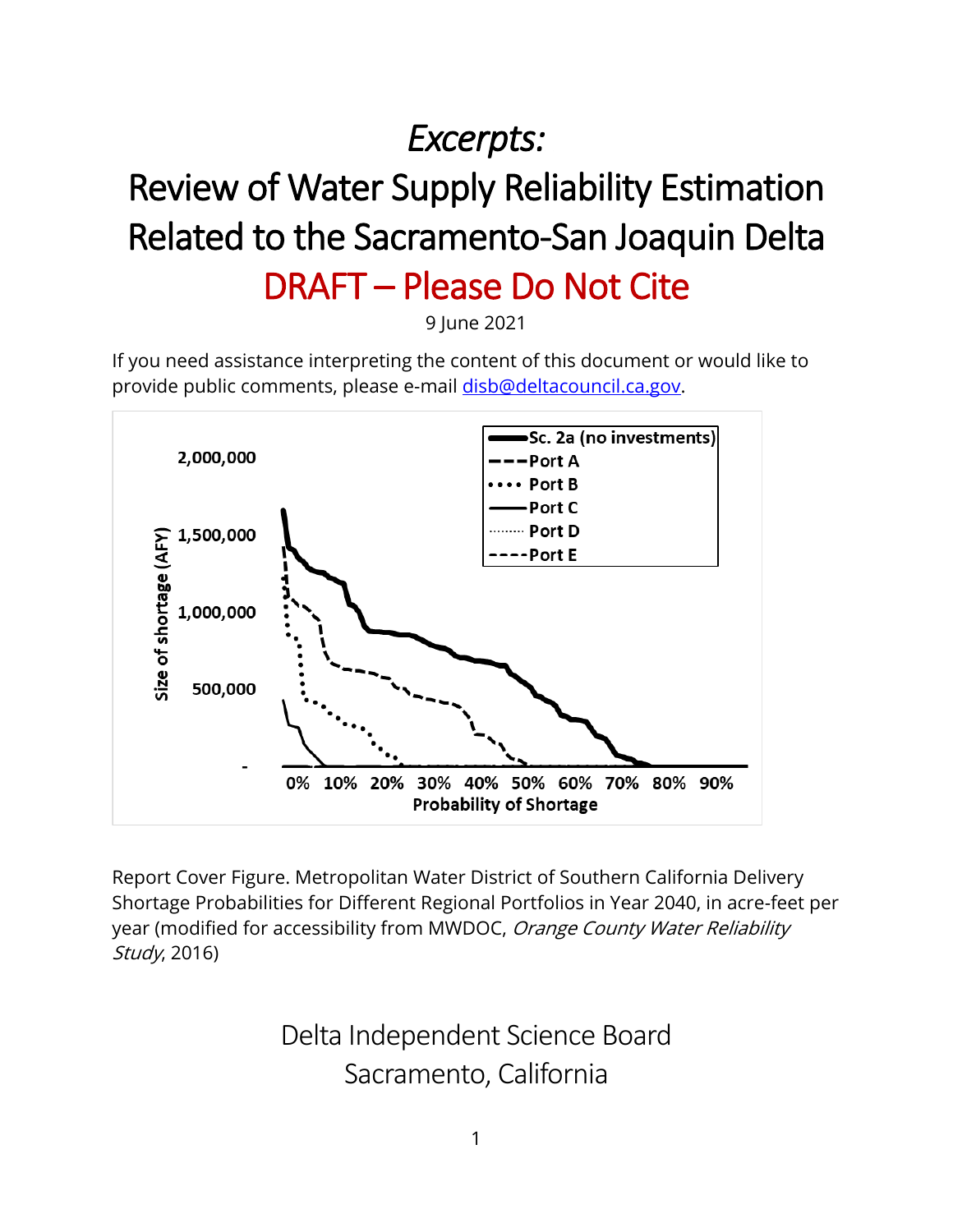### **Report Outline**

|                                                                                                                                                                                                                                                      | 4  |
|------------------------------------------------------------------------------------------------------------------------------------------------------------------------------------------------------------------------------------------------------|----|
|                                                                                                                                                                                                                                                      | 6  |
|                                                                                                                                                                                                                                                      |    |
|                                                                                                                                                                                                                                                      |    |
| Overview of Water Supply Reliability Estimation _______________________________11<br>2. Water supply reliability analysis in California ______________________________16                                                                             |    |
| A Selective Inventory of Reliability Estimation Efforts ________________________17<br>3. Metrics of Water Supply Reliability and Their Use____________________________21                                                                             |    |
| Metrics for Environmental Water Supply Reliability ____________________________28<br>4. Challenges for Water Supply Reliability Estimation ________________________________31                                                                        |    |
|                                                                                                                                                                                                                                                      | 32 |
| Making Analysis Transparent, Documented, Replicable, and Accessible ______ 52<br>Common Basis for Water Supply Reliability Estimates _______________________57<br>6. Reliability Estimation in Decision-making ___________________________________59 |    |
| Long-term Education and Insights for Policymakers ____________________________62                                                                                                                                                                     | 60 |
|                                                                                                                                                                                                                                                      |    |
|                                                                                                                                                                                                                                                      | 66 |
| Appendix A. Some technical issues in estimating water supply reliability_                                                                                                                                                                            | 66 |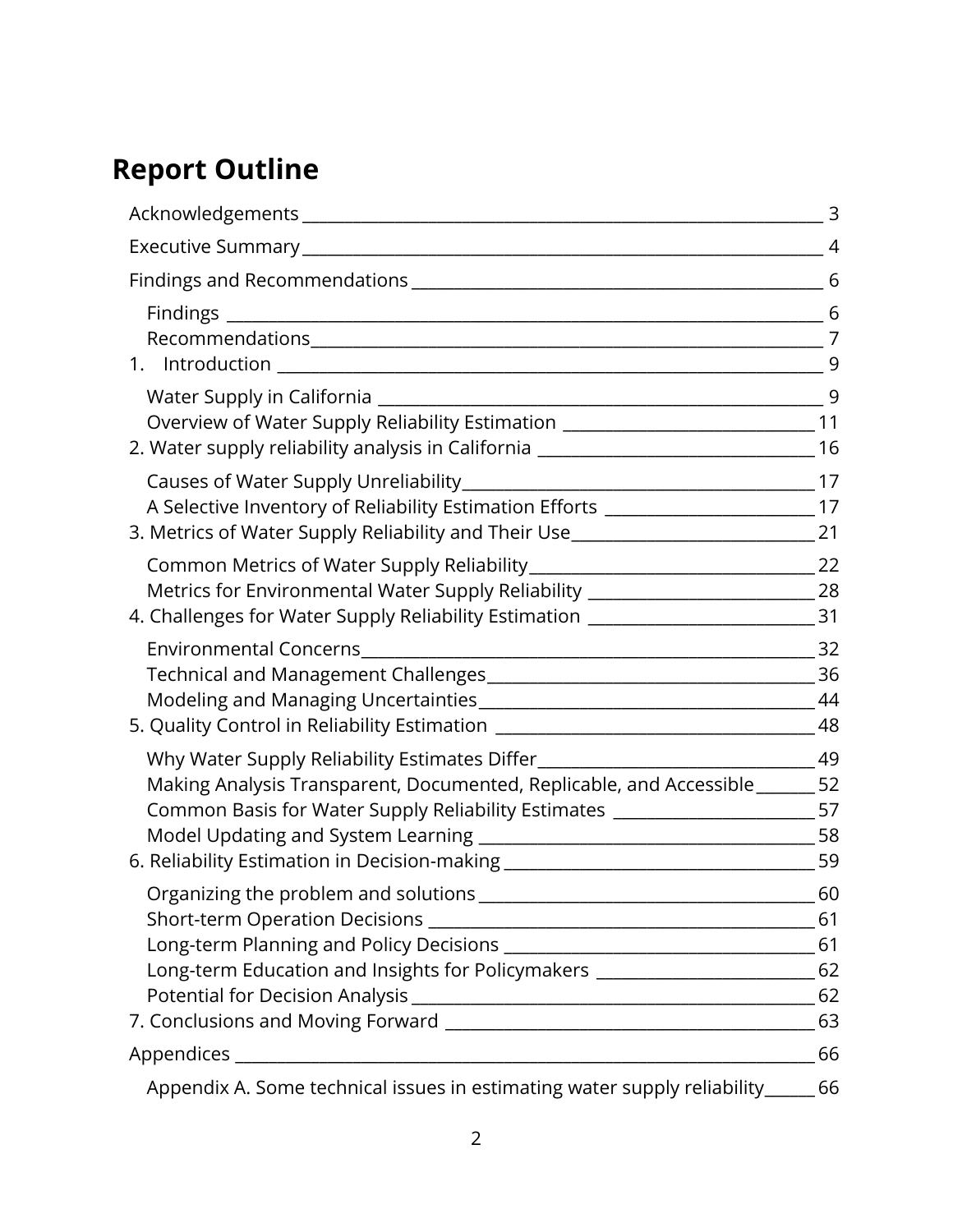| Appendix B. Questionnaire and Interview Insights | 74 |
|--------------------------------------------------|----|
| Appendix C. Acronyms/Glossary                    | 74 |
| References                                       |    |

### **Table of Figures, Tables, and Boxes**

| Figure 1. California has the nation's most variable precipitation                      | 10 |
|----------------------------------------------------------------------------------------|----|
| Figure 2. Main components of a typical water supply reliability analysis               | 12 |
| Box 1. The challenges of high-impact, low probability (black swan) events              | 14 |
| Table 1. Summary of Selected Water Delivery and Integrated System Reliability          |    |
| <b>Estimations in California</b>                                                       | 18 |
| Table 2. Summary of Common Water Supply Reliability Performance Metrics                | 23 |
| Figure 3. San Joaquin Basin July Water Right Shortage Probabilities                    | 25 |
| Figure 4. Estimated likelihood of SWP Table A Water Deliveries by increments of 500    |    |
| taf                                                                                    | 26 |
| Figure 5. Example of a Position Analysis display of water storage trace results).      | 26 |
| Table 3. Some Metrics of Environmental Water Supply Reliability                        | 28 |
| Figure 6. Functional flow components for California depicted on a representative       |    |
| hydrograph                                                                             | 30 |
| Table 3: Portfolio elements available for managing modern water supply systems 37      |    |
| Figure 7. Water supply management portfolio                                            | 38 |
| Figure 8. Illustrative portfolio components of water delivery.                         | 39 |
| Box 2. Uncertainties in climate change studies of water supply                         | 46 |
| Table 4. Common quality control effort levels                                          | 53 |
| Box 3. Ten "commandments" of software acquisition                                      | 58 |
| Box 4. Some water supply reliability questions arising in the course of this review.60 |    |
| Box 5. Some common questions on water supply reliability_                              | 65 |
| Table 5. Approaches to Representing Hydrology                                          | 67 |
| Table 6. Approaches to Representing Human Water Demands                                | 71 |

### **Acknowledgements**

The Delta Independent Science Board thanks the many panelists, workshop participants, questionnaire responders, interviewees, and reviewers of report drafts (listed in Appendix B) for their extensive thoughts, insights, and comments.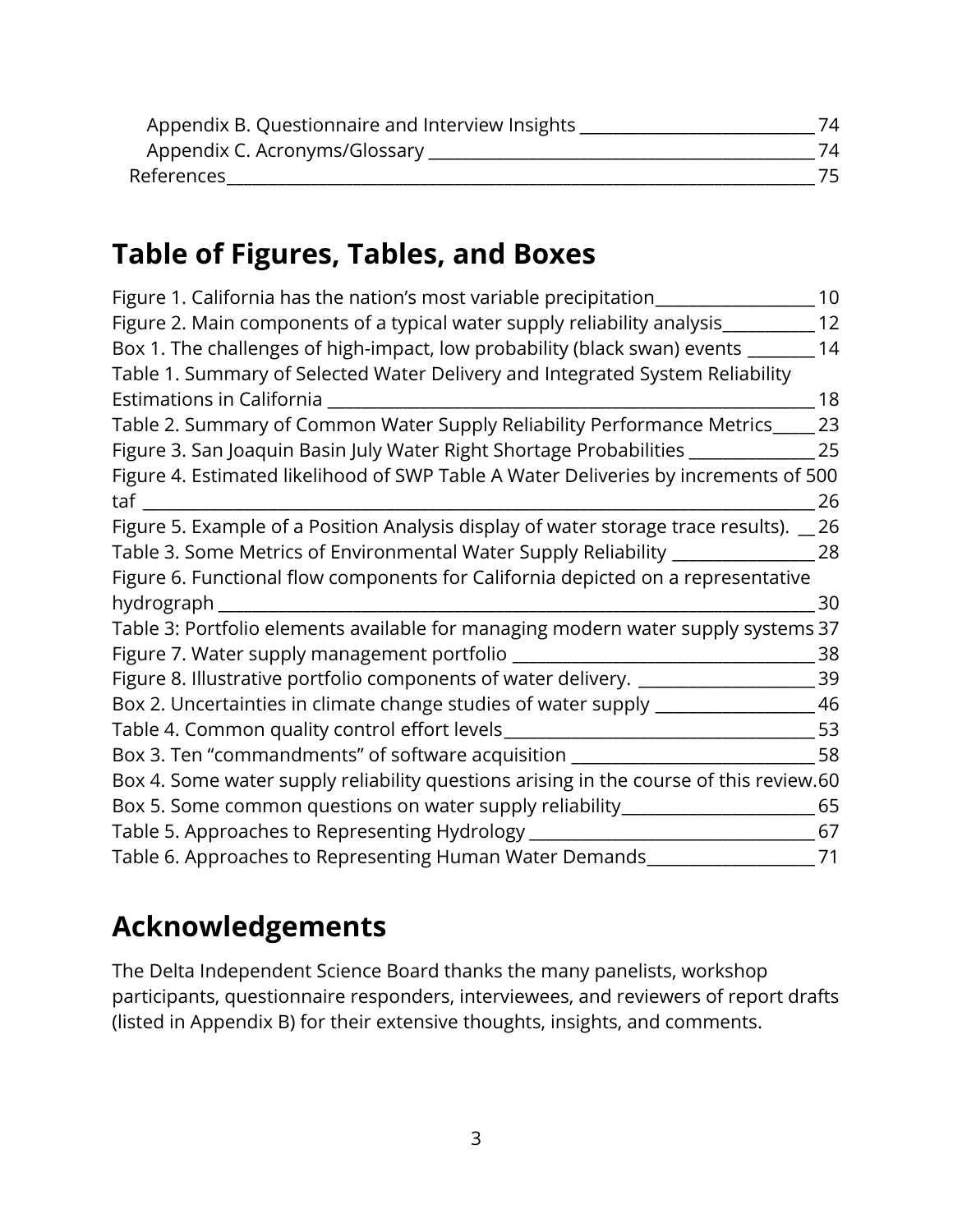### **Executive Summary**

The Sacramento-San Joaquin Delta Reform Act of 2009 mandates the balancing of two goals for the Delta: (1) providing a reliable water supply for both the Delta and California and (2) protecting, restoring, and enhancing the Delta ecosystem and Delta as an evolving place. This review by the Delta Independent Science Board (Delta ISB) provides findings and recommendations on the science and practice of water supply reliability estimation with a focus on the Delta.

This report responds to the Delta ISB's legislative mandate to review the adequacy of science supporting adaptive management for the Delta. Accordingly, the Delta ISB undertook this review of scientific and formal methods to estimate water supply reliability. The review sought perspectives from stakeholders, managers, and experts by formal presentations and questionnaires, a workshop, and interviews. It draws heavily from these three forums and the scientific literature.

California's public health, economic prosperity, ecosystem health, and social wellbeing require a reliable water supply. However, estimating supply reliability is challenging with California's diverse landscape and climate, unequally distributed and variable precipitation, complex infrastructure, decentralized institutions, and competing water demands from agriculture, cities, and the environment. Formal methods to estimate supply system reliability are essential for managers, stakeholders, and agency leaders.

Water supply reliability estimation has a long history of use in California. It formally originated in civil engineering in the late-19thth century to size new reservoirs to supply water with 100% reliability based on historical streamflow records. By the 1980's, this approach was replaced in California by a more realistic and probabilistic understanding of relationships between variable streamflow, water storage capacity, and water deliveries considering fluctuating water supplies and demands.

Extreme events like droughts test water management systems and require public and political authorities to adapt and invest in new solutions and approaches. Improvements in California's water reliability has always been a benefit of droughts (Pinter et al. 2019). This second year of the current drought is likely to be the third driest year in more than 100 years of precipitation records. The extremity of this test will reveal areas needing improvement.

The current drought demonstrates the timeliness of this review and need for it. Already, the drought has shown the increase in water reliability afforded to communities and regions that have made effective preparations and investments. The need to improve runoff predictions with a warmer climate, as well as flows and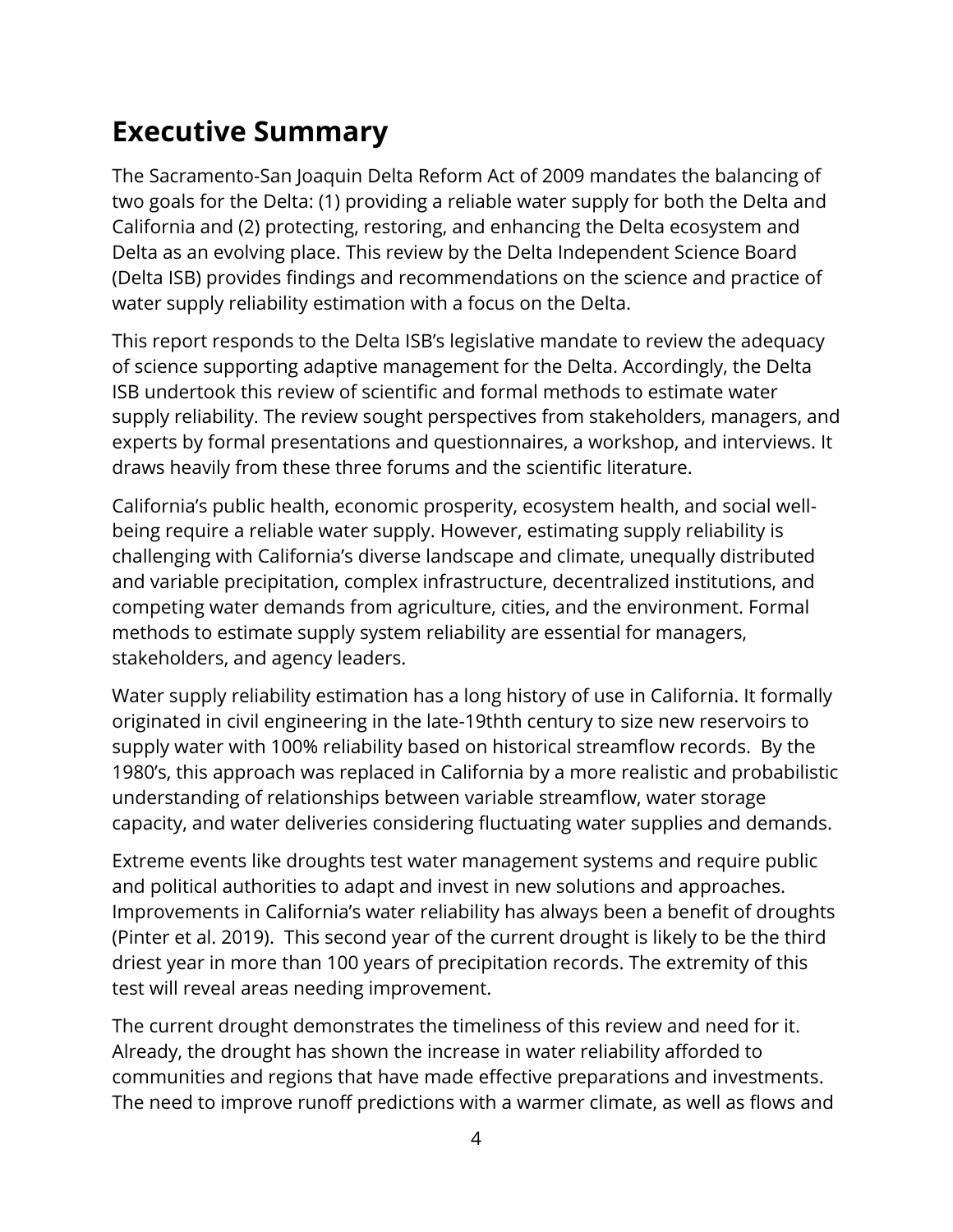water temperatures for fish is also clear. The drought is another example of how reliability estimation is fundamental for reasoned design of investments and preparations across the wide range of water management events, actions, and purposes.

The review identified three broad challenges for water supply reliability modeling and analyses: environmental concerns, technical and management issues, and modeling and managing uncertainties.

Environmental concerns include the impacts on water supply from climate change, incorporating a more sophisticated methodology for estimating reliability of flows for ecological systems and species, and accounting for water quality such as salinity and temperature. Of the three, the transition to a nonstationary climate may be the most vexing because California's future climate depends on the unknowable extent to which global society addresses the drivers of climate change. This unknown is a major determinant of water supplies and demands. As environmental flows are receiving increasing attention there is a great need to estimate and manage water for environmental water supply reliability, in quantity and quality, and more explicitly represent environmental water demands in water supply reliability overall.

Technical and management issues include representing broader and more realistic water management portfolios (multiple water sources, operations, and demand management) in water supply reliability modeling with adaptive decision making. Better representation and design of water management portfolios is critical statewide and for the Delta. Using these methods for more adaptive management is central to meeting all goals of the 2009 Reform Act.

Modeling and managing uncertainties include various formal methods to represent, quantify, and apply uncertainties for decision-making. These include more formal multiple objective analysis, broadening forecast-informed reservoir operations (FIRO) to include multiple reservoirs and support for environmental flow management, adopting new technologies to process and share data and models, improving estimates of uncertainty and risk, and increasing awareness of extraordinary natural and anthropogenic catastrophes.

Effective water supply reliability analysis and estimates are fundamental to managing water in California. Unfortunately, water supply reliability analysis is often done in non-reproducible ways without sufficient testing, interpretation, and documentation for public dissemination and decisions, due to time pressures and inadequate human resources.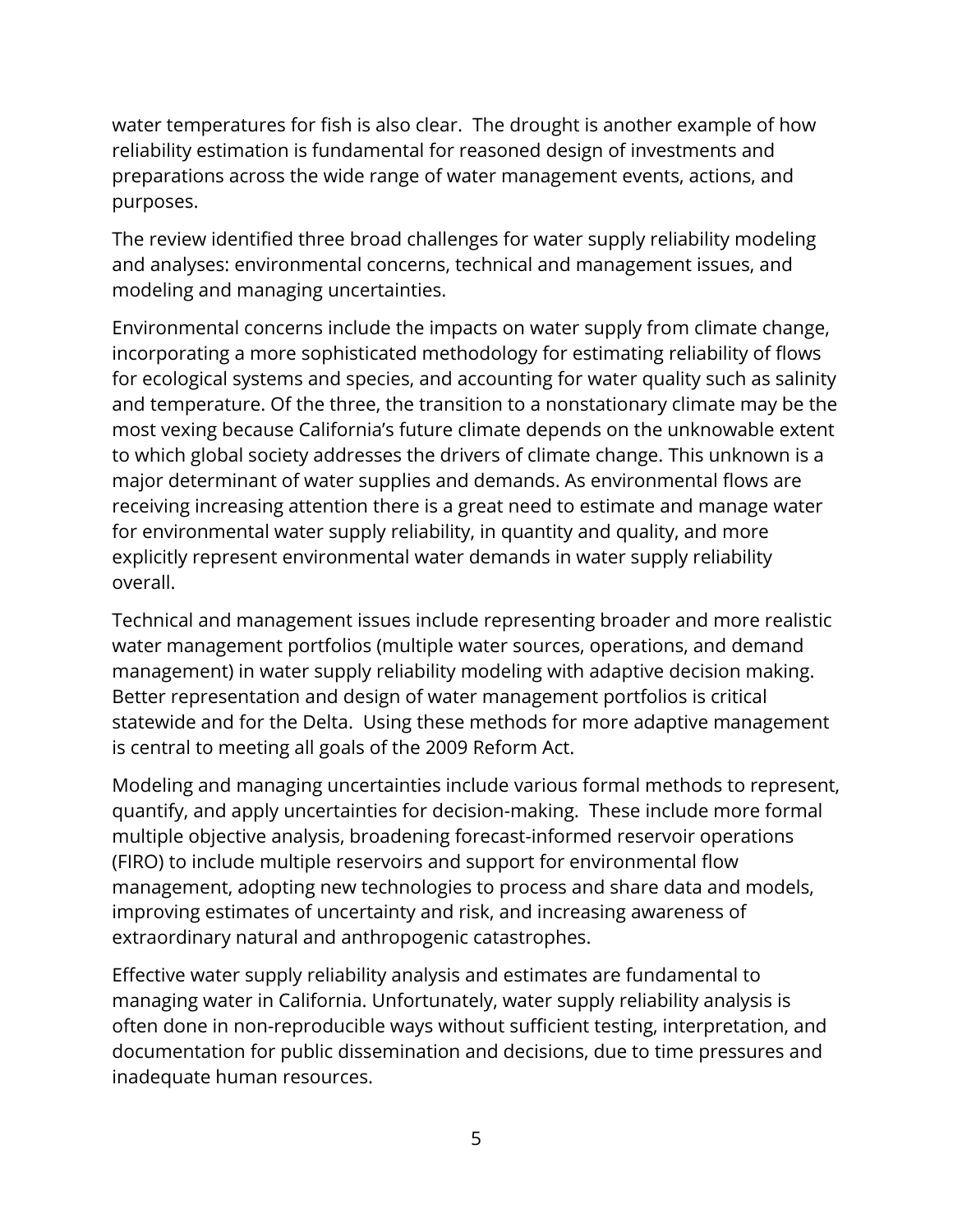### **Findings and Recommendations**

This report supports several findings and recommendations on the science and practice of water supply reliability estimation. Implementing these recommendations will make such estimates more informative for policy and management discussions and decisions.

#### **Findings**

#### **Broad Importance of Water Supply Reliability and Estimations**

- 1. Most major water suppliers employ some formal reliability analysis for water operations, planning, and policy decision-making in California and the Delta. Water supply reliability estimation is common for major urban water utilities and large Federal and State water delivery projects, such as the Central Valley Project (CVP) and State Water Project (SWP).
- 2. Ecological and other environmental purposes also need reliable water supplies, especially when water shortages to urban and agricultural uses tend to be partially recouped from environmental flows. However, there is less agreement on how to quantify or understand environmental water supply reliability.
- 3. Reliability analysis is increasingly being applied to support state, regional and local water managers faced with climate change, reduced groundwater availability, regulated environmental flows, and extreme events. Preparing human and ecological systems for drought and changing future conditions is a major motivation.

#### **Analysis of Water Supply Reliability**

- 4. Unreliability in water supplies has many sources. In addition to drought, these sources include natural catastrophes (such as floods, wildfires, and earthquakes), mechanical breakdowns and deferred maintenance, chemical contamination, environmental regulations, and various forms of system mismanagement.
- 5. A portfolio approach that integrates management of both demands and supplies has a long history of effectiveness in California. Urban water systems, particularly in southern California, are international leaders in combining portfolio management and reliability analysis.
- 6. Climate change is challenging water supply reliability for all purposes and locations in California. Reliability depends on early and effective preparations by local and regional water agencies. Climate change is motivating and accelerating improvements and adaptations to California's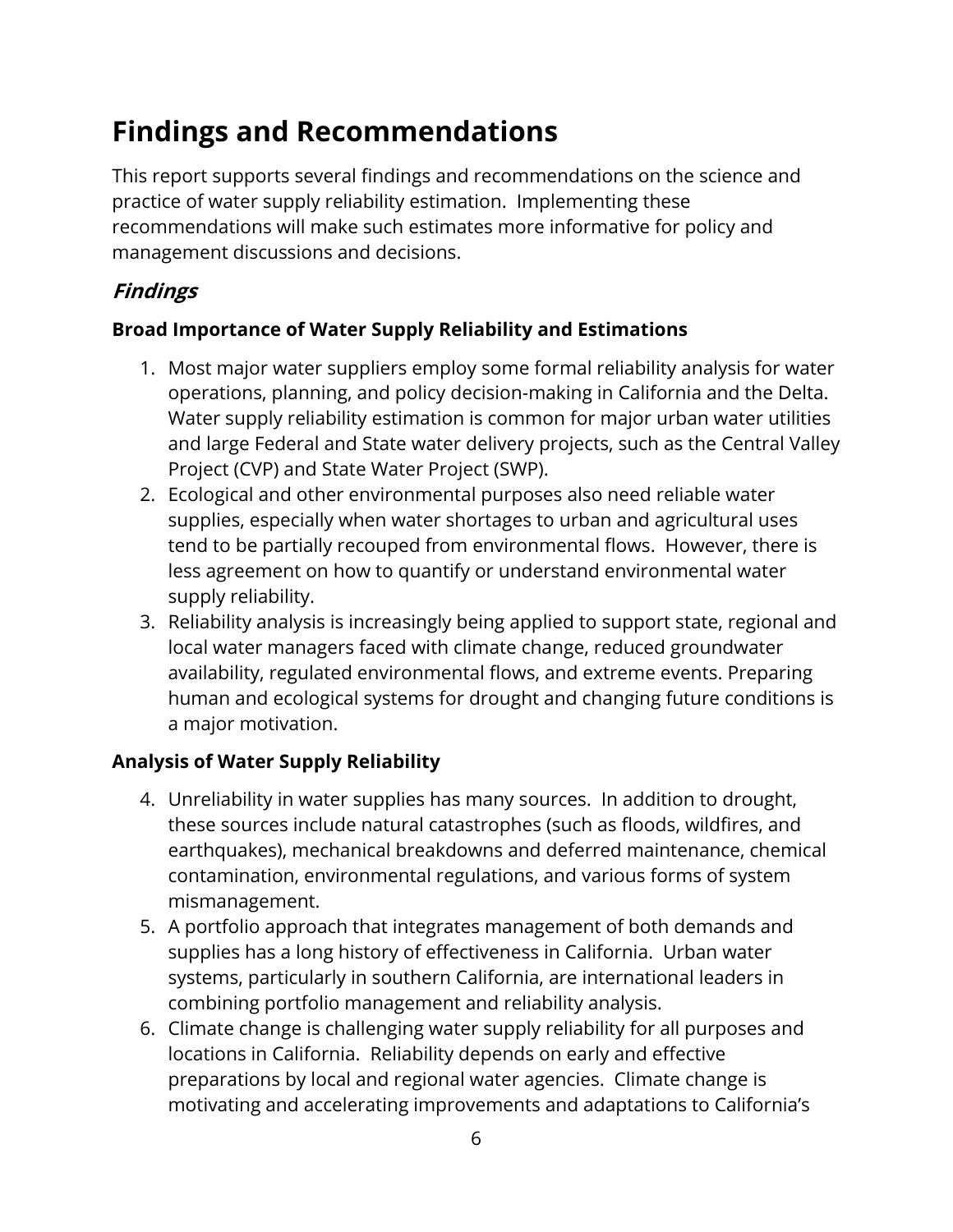water systems. Sea level rise in the Delta (and its effects on encroaching salinity, flooding, and water quality) and increased water temperatures affecting species and ecosystems will have wide-ranging implications on the reliability of water supplies in California for all water uses.

- 7. Many approaches have been used in California to estimate water-supply reliability. Each approach has advantages and limitations. Methods developed for narrower applications tend to be more rigorous.
- 8. Probabilistic approaches to water supply reliability are the most rigorous and support development of balanced water management portfolios. However, it is prudent to further explore the stability, economy, and adaptability of balanced water management solutions using robustness and sensitivity analyses.

#### **Reliability Analyses for Management and Policy**

- 9. Water supply reliability estimates vary with underlying assumptions. Managers and stakeholders often do not appreciate the implications of these assumptions and resulting variability in reliability results.
- 10.Water supply reliability analyses could be better integrated into water operation, planning, and policy decision-making to improve and focus deliberations on performance and trade-offs among water management and environmental objectives.
- 11. State, regional, and local agency expertise in water supply reliability estimation is scarce and often not current with the state of the science and escalating challenges. This staffing problem seems likely to worsen as demands on agencies increase and senior staff retire.

#### **Recommendations**

- 1. Environmental water supply reliability should be further developed and employed to improve ecosystem management portfolios. Environmental flows should be considered in context and timing for specific habitats, ecosystems, and species. Including reliability analyses would improve ecosystem management and better inform policies that support the Delta's co-equal goals. (Findings 2,3,5,6)
- 2. Most water supply reliability analyses should reflect the complex portfoliobased water management common in California, including interacting surface-water and groundwater sources, infrastructure operations, and water demand management in multiple sectors. This would improve local portfolio development within agencies and support regional water management among diverse entities. (Findings 3,4,5,6,10)